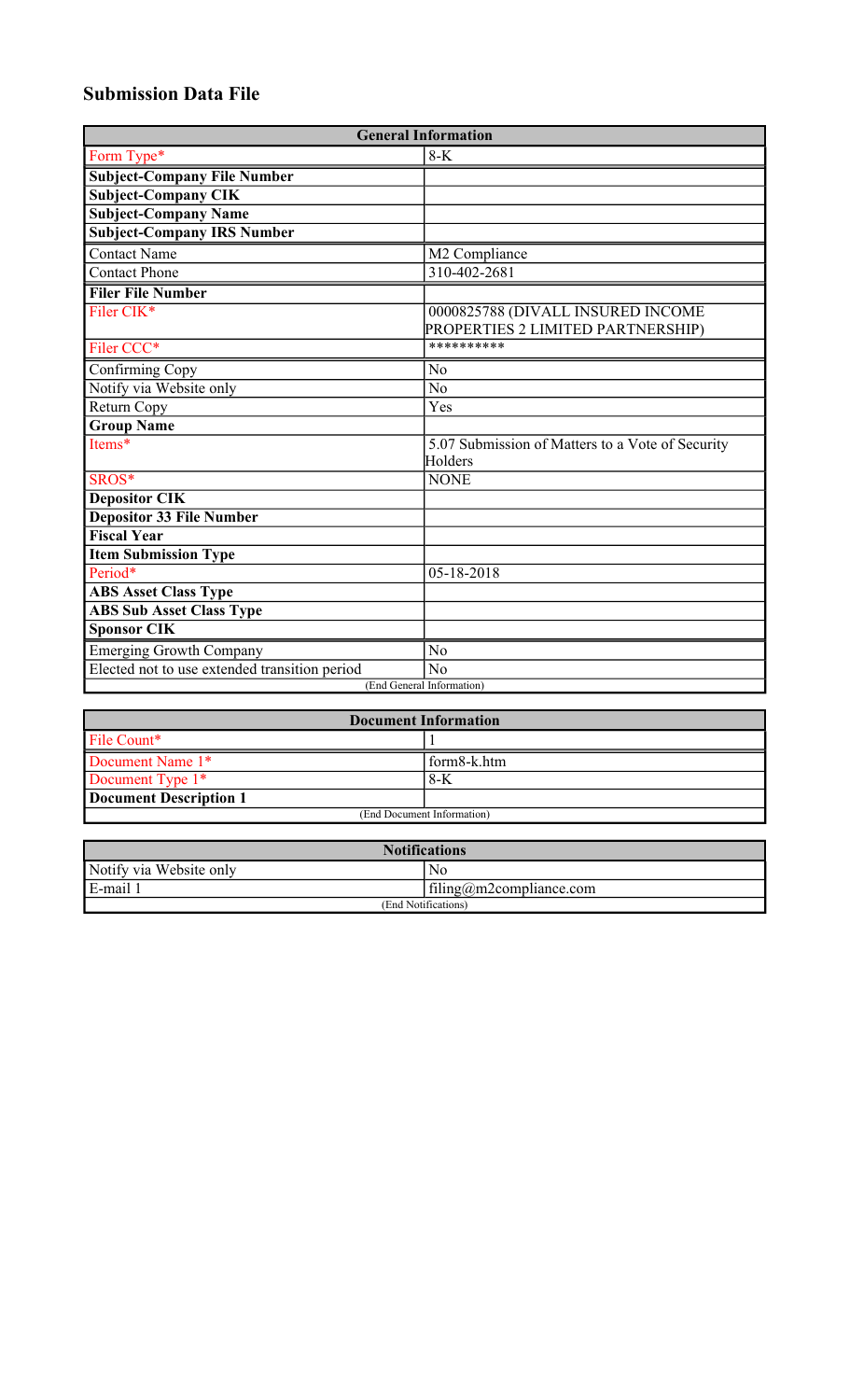# **UNITED STATES SECURITIES AND EXCHANGE COMMISSION**

**Washington, D.C. 20549**

### **FORM 8-K**

**CURRENT REPORT Pursuant to Section 13 or 15(d) of The Securities Exchange Act of 1934**

**Date of Report (Date of earliest event reported)**: May 18, 2018

### **DIVALL INSURED INCOME PROPERTIES 2, L.P.**

(Exact name of registrant as specified in its charter)

**Wisconsin 000-17686 39-1606834** (State or Other Jurisdiction of Incorporation)

(Commission File Number)

(IRS Employer Identification Number)

**1100 Main Street, Suite 1830 Kansas City, Missouri 64105** (Address of principal executive offices)

**(816) 421-7444**

(Registrant's telephone number, including area code)

**Not Applicable** (Former name or former address, if changed since last report.)

Check the appropriate box below if the Form 8-K filing is intended to simultaneously satisfy the filing obligation of the registrant under any of the following provisions (see General Instruction A.2. below):

[ ] Written communications pursuant to Rule 425 under the Securities Act (17 CFR 230.425)

[ ] Soliciting material pursuant to Rule 14a-12 under the Exchange Act (17 CFR 240.14a-12)

[ ] Pre-commencement communications pursuant to Rule 14d-2(b) under the Exchange Act (17 CFR 240.14d-2(b))

[ ] Pre-commencement communications pursuant to Rule 13e-4(c) under the Exchange Act (17 CFR 240.13e-4(c))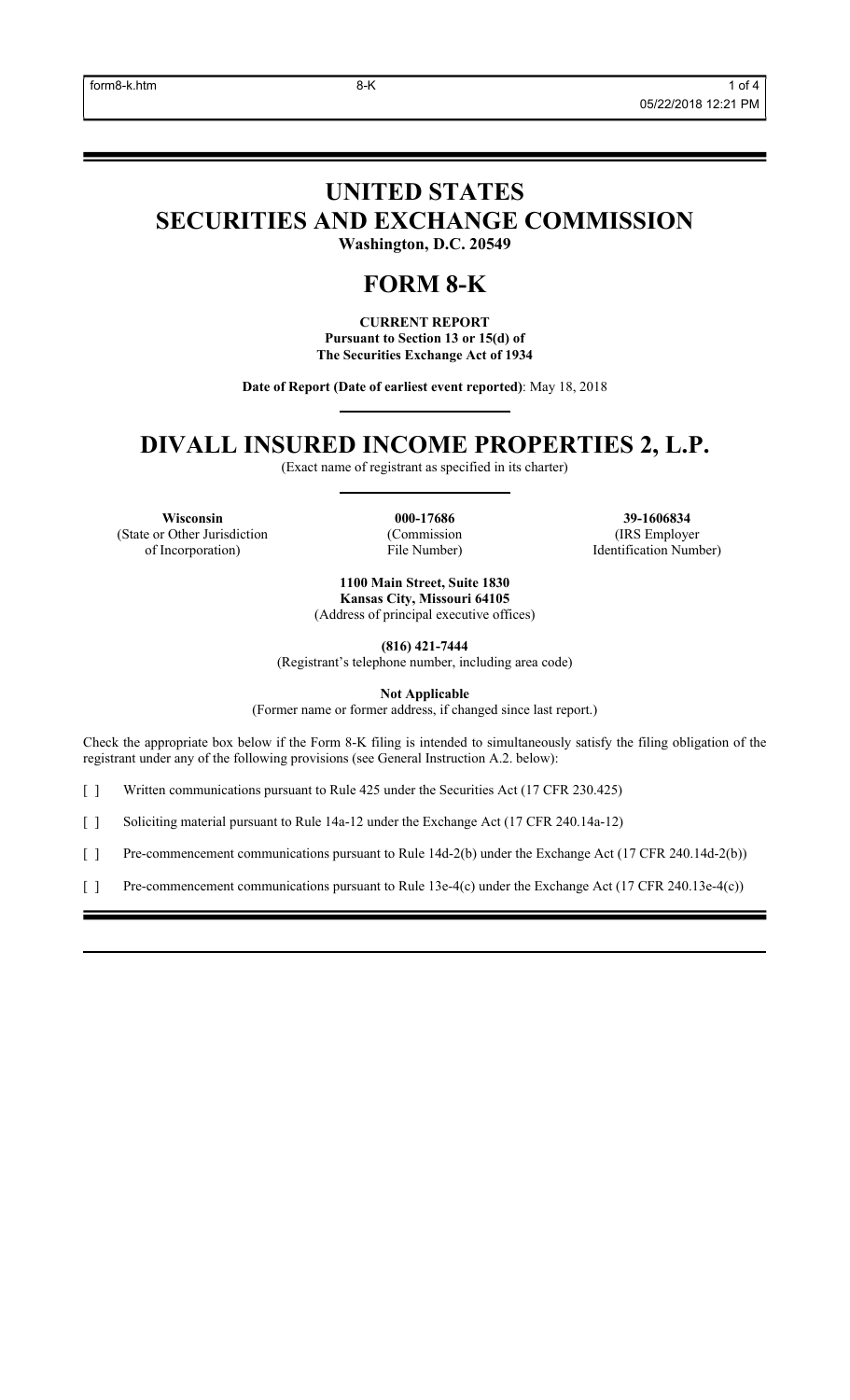#### **Item 5.07 Submission of Matters to a Vote of the Security Holders.**

On May 18, 2018, DiVall Insured Income Properties 2 Limited Partnership (the "Partnership"), concluded its previously announced 2018 consent solicitation process (the "Consent Solicitation"). As of the record date of March 23, 2018, there were 46,280.3 Limited Partnership interests ("Units") outstanding and entitled to notice of, and to vote in, the Partnership's 2018 consent solicitation.

Pursuant to the Consent Solicitation, the Partnership solicited affirmative consents from holders of Units ("Limited Partners") to authorize the General Partner to sell all or substantially all of the Partnership's properties at a gross purchase price of not less than \$18,075,000 and upon such terms as the General Partner shall determine, and to subsequently liquidate and dissolve the Partnership upon completion of the sale (collectively, the "Transaction"). For Units to be voted, Limited Partners were required to return and submit their respective consent cards by May 18, 2018.

The Transaction was approved by written consent of the holders of a majority of the outstanding Units.

Results of the Consent Solicitation were:

| FOR              | <b>AGAINST</b> | <b>ABSTAIN</b> | <b>FAILURE TO RETURN</b> |
|------------------|----------------|----------------|--------------------------|
| 29,832.175 Units | 192.40 Units   | 0.0 Units      | 16,255.725 Units         |

The holders of 16,255.725 Units did not return a consent card, and such Units are not included in the FOR, AGAINST, or ABSTAIN totals listed above. Because the Transaction required a majority of the outstanding Units to cast "FOR" consents to pass, a vote to "ABSTAIN" and the failure to return a consent card had the same effect as a vote "AGAINST" the Transaction.